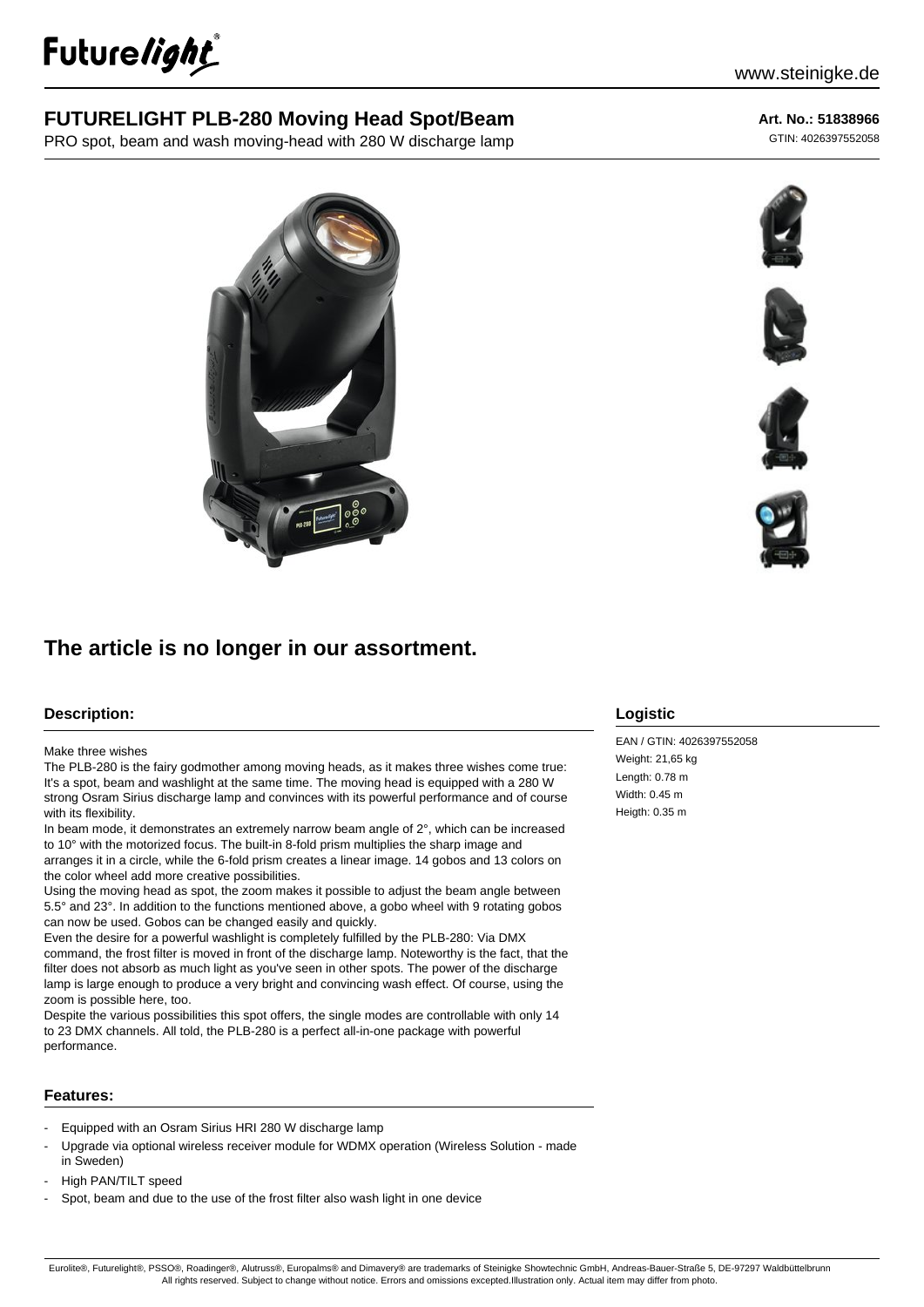- Effect wheel with rotating 6-facet linear prism, 8-facet prism and frost filter
- The prism rotate in both directions and at different speeds
- Strobe effect with adjustable speed
- Random strobe effect
- Motorized focus
- **Autofocus**
- Motorized zoom with 2 10° beam angle (Beam mode) and 5.5 23° beam angle (Spot mode)
- Electronic dimmer (0-100%)
- PAN angle switchable between 540° and 630°
- Exact positioning via 16-bit PAN/TILT movement resolution
- Automatic position correction
- ESDC function (Easy Service Data Check) with battery-buffered control board for operation time readouts etc. (the Li-Ion battery 3.7V, AAA, 10440 is not included)
- Control panel with LC display for easy configuration
- Stand-alone, master/slave and DMX mode
- Number of scenes in Program Run can be changed individually
- The scenes in Program Run can be modified via the Control Board or via an external controller and loaded into the memory
- Software upload by optional accessories via DMX link
- With Osram Sirius HRI 280 W lamp
- Color wheel 13 dichroitic colors and open<BR>Rainbow effect with adjustable speed in both directions
- Gobo wheel with static gobos, 14 gobos und open<BR>shake effect
- Gobo wheel with rotating gobos, 9 gobos and open<BR>shake effect
- Gobos changeable
- Slot-in gobo system for exchanging gobos without tools
- Can be operated in 14; 16; 20; 23 CH mode
- The device is cooled by temperature-controlled fan
- Controlling by stand-alone; DMX; RDM; W-DMX by wireless solution upgradeable
- Preprogrammed in LED PC-Control 512; Light Captain
- Effect: Strobe effect; gobo effect; Single Beam
- With a beam angle of  $2 23^\circ$
- OSRAM bulb included

## **Technical specifications:**

| Power supply:       | 100-240 V AC, 50/60 Hz                                                                                                                                                 |
|---------------------|------------------------------------------------------------------------------------------------------------------------------------------------------------------------|
| Power consumption:  | 360 W                                                                                                                                                                  |
| IP classification:  | <b>IP20</b>                                                                                                                                                            |
| Power connection:   | Mains input via PowerCON (blue), mounting<br>version power supply cord with safety plug<br>(provided)                                                                  |
| Lamp type:          | Discharge lamp                                                                                                                                                         |
| Max. TILT movement: | Exact positioning (16 bit resolution) 270° Auto<br>position correction (feedback)                                                                                      |
| Max. PAN movement:  | Exact positioning (16 bit resolution) 540°<br>Positioning switchable to 630° Auto position<br>correction (feedback)                                                    |
| Flash rate:         | $0 - 20$ Hz                                                                                                                                                            |
| Equipment:          | Gobo wheel with rotating gobos; Prism Linear;<br>Prism 8-fold; Focus motor-driven; frost filter; gobo<br>wheel with static gobos; Zoom motor-driven                    |
| Color generation:   | Color wheel 13 dichroitic colors and open                                                                                                                              |
| Gobos:              | Gobo wheel with static gobos, 14 gobos und open<br>Outside diameter 16mm<br>Image diameter 12mm<br>Shake effect<br>Gobo wheel with rotating gobos, 9 gobos and<br>open |